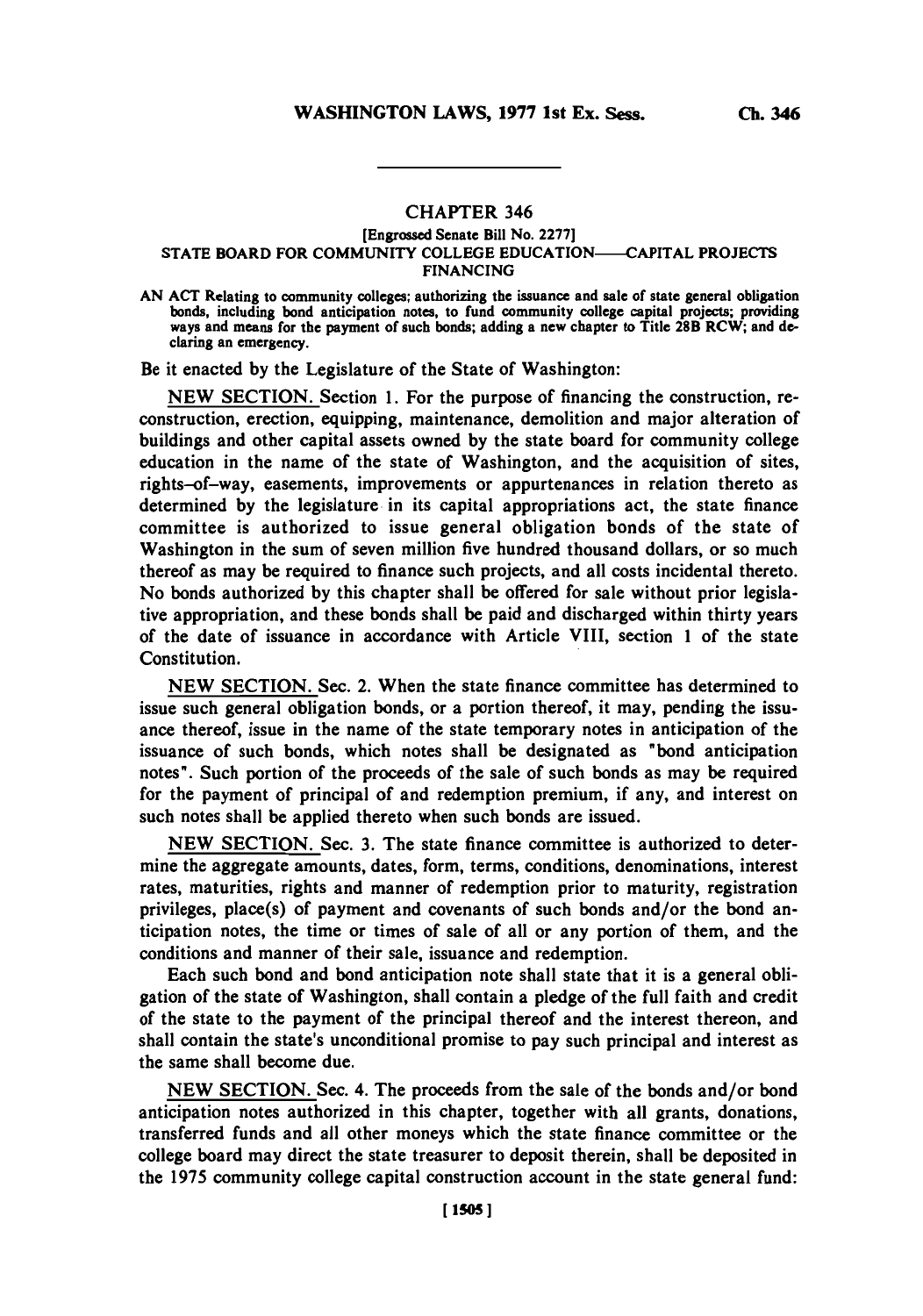#### **Ch 346WASHINGTON** LAWS, **1977** 1st Ex. Sess. **Ch.** 346

PROVIDED, That such portion of the proceeds of the sale of such bonds as may be required for the payment of the principal of and interest on any outstanding bond anticipation notes, together with accrued interest on the bonds received from the purchasers upon their delivery, shall be deposited in the **1975** community **col**lege capital construction bond retirement fund.

**NEW** SECTION. Sec. **5.** Subject to legislative appropriation, all principal proceeds of the bonds and/or bond anticipation notes authorized in this chapter shall be administered **by** the college board exclusively for the purposes specified in this chapter and for the payment of the expenses incurred in connection with their sale and issuance.

**NEW** SECTION. Sec. **6.** The **1975** community college capital construction bond retirement fund in the state treasury shall be used for the purpose of the payment of the principal of and redemption premium, if any, and interest on the bonds and/or the bond anticipation notes authorized to be issued pursuant to this chapter.

The state finance committee, on or before June 30th of each year, shall certify to the state treasurer the amount required in the next succeeding twelve months for the payment of the principal of and interest coming due on such bonds. Not less than thirty days prior to the date on which any interest or principal and interest payment is due, the state treasurer shall withdraw from any general state revenues received in the state treasury and deposit in the **1975** community college capital construction bond retirement fund an amount equal to the amount certified **by** the state finance committee to be due on such payment date.

**NEW** SECTION. Sec. **7.** On or before June 30th of each year, the college board shall accumulate in the community college capital projects account from general tuition fees and other moneys deposited therein, an amount at least equal to the amount required in the next succeeding twelve months for the payment of principal of and interest on the bonds issued pursuant to this chapter. Not less than thirty days prior'to the date on which any such interest or principal and interest payment is due, the state treasurer shall withdraw said sum from the community college capital projects account and deposit said sum in the state general fund.

**NEW** SECTION. Sec. **8.** The bonds authorized in this chapter shall constitute a legal investment for all state funds or for funds under state control and all funds of municipal corporations.

**NEW** SECTION. Sec. **9.** The bonds authorized in this chapter shall be issued only after the college board has certified to the state finance committee that its anticipated general tuition fee revenue shall be adequate, based upon reasonable projections of student enrollments, for the college board to meet the requirements of section **7** of this act during the life of the bonds proposed to be issued.

**NEW** SECTION. Sec. **10.** Sections **I** through **9** of this act shall constitute a new chapter in Title 28B RCW.

**NEW** SECTION. Sec. *11.* **If** any provision of this act, or its application to any person or circumstance is held invalid, the remainder of the act, or the application of the provision to other persons or circumstances is not affected.